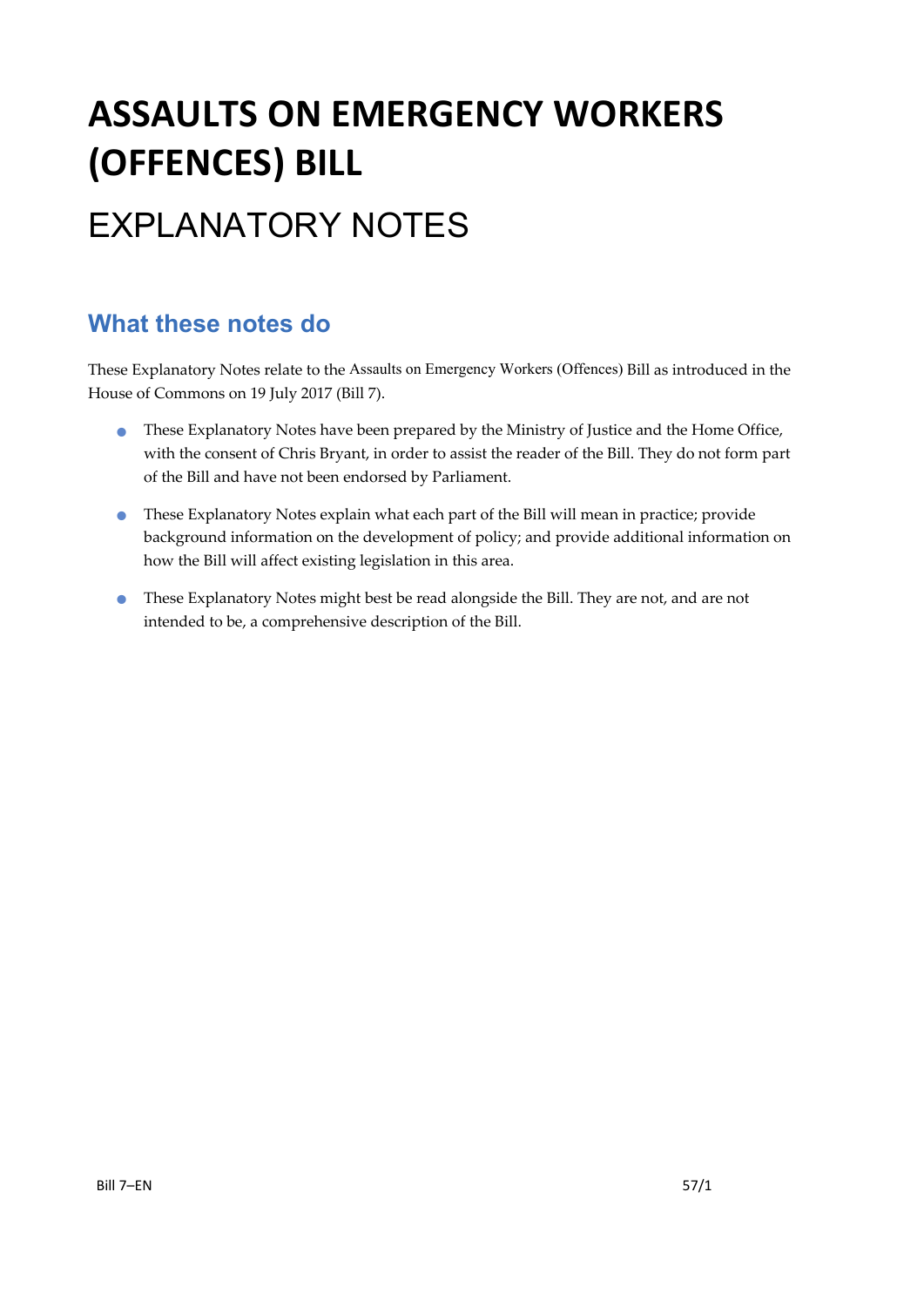### **Table of Contents**

| Subject                                                                                                                                 | Page of these Notes |                |  |
|-----------------------------------------------------------------------------------------------------------------------------------------|---------------------|----------------|--|
| <b>Overview of the Bill</b>                                                                                                             |                     | $\overline{2}$ |  |
| <b>Policy background</b>                                                                                                                |                     | $\overline{2}$ |  |
| Increases the maximum penalties for an aggravated version of assault and a statutory                                                    |                     |                |  |
| aggravating factor                                                                                                                      |                     | 2              |  |
| Taking of samples                                                                                                                       |                     | 3              |  |
| Legal background                                                                                                                        |                     | 3              |  |
| <b>Territorial extent and application</b>                                                                                               |                     | 6              |  |
| <b>Commentary on provisions of Bill/Act</b>                                                                                             |                     | 7              |  |
| Part 1: Aggravation                                                                                                                     |                     | 7              |  |
| Clause 1: Common assault and battery                                                                                                    |                     | 7              |  |
| Clause 2: Aggravating factor                                                                                                            |                     | $\overline{7}$ |  |
| Clause 3: Meaning of "emergency worker"                                                                                                 |                     | 8              |  |
| Taking of samples                                                                                                                       |                     | 9              |  |
| Clause 4: Taking of samples under the Police and Criminal Evidence Act 1984<br>Clause 5: Taking of samples under the Terrorism Act 2000 |                     | 9<br>9         |  |
| Clause 6: Taking of samples: related amendments                                                                                         |                     | 10             |  |
| General                                                                                                                                 |                     | 10             |  |
| Clause 7: Financial provision                                                                                                           |                     | 10             |  |
| Clause 8: Extent, commencement and short title                                                                                          |                     | 11             |  |
| Commencement                                                                                                                            |                     | 12             |  |
| <b>Financial implications of the Bill</b>                                                                                               |                     | 12             |  |
| Parliamentary approval for financial costs or for charges imposed                                                                       |                     | 12             |  |
| <b>Compatibility with the European Convention on Human Rights</b>                                                                       |                     | 12             |  |
| Annex A - Territorial extent and application in the United Kingdom 14                                                                   |                     |                |  |
| Subject matter and legislative competence of devolved legislatures                                                                      |                     | 14             |  |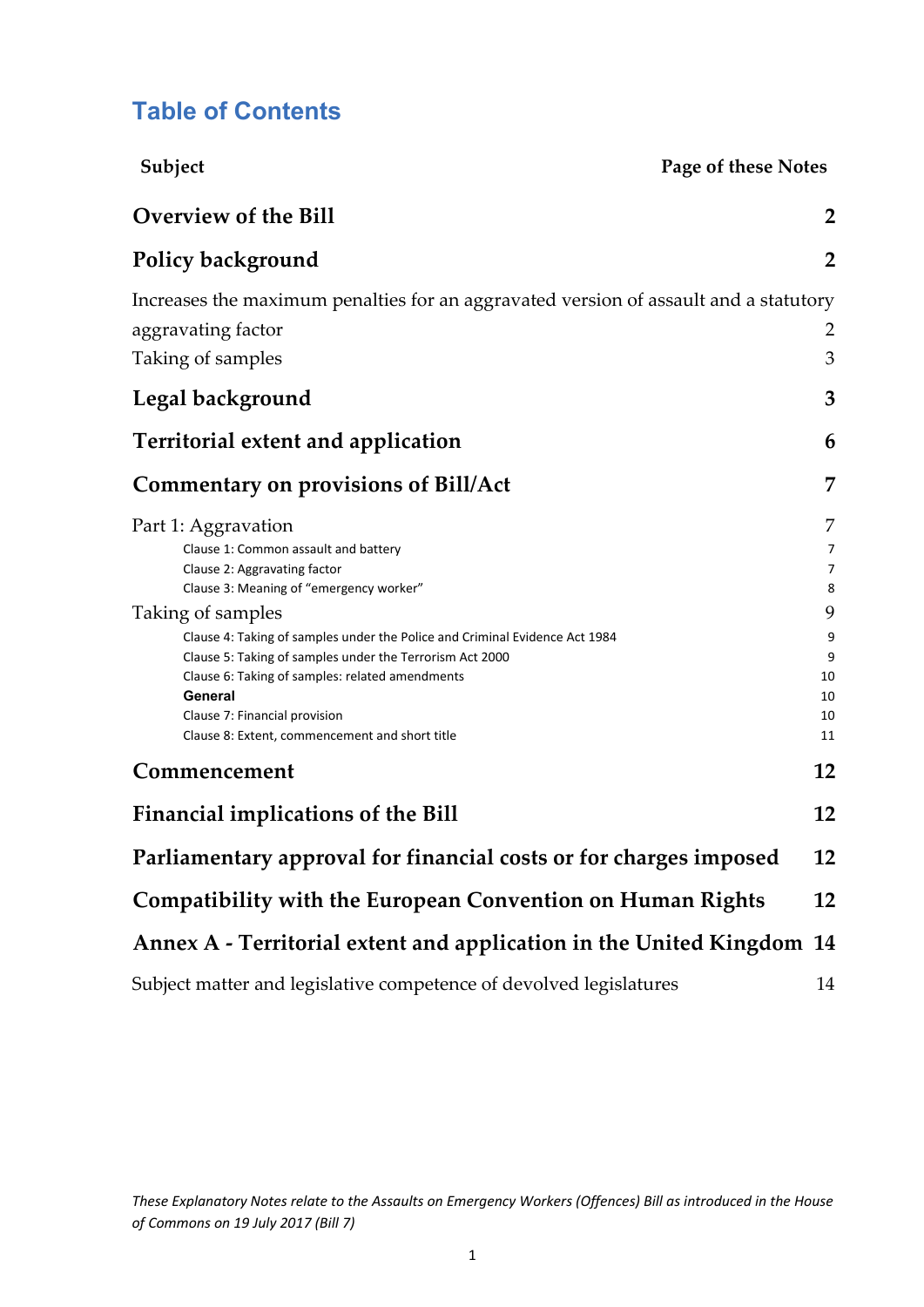## **Overview of the Bill**

- 1 The Assaults on Emergency Workers (Offences) Bill seeks to improve the protection for our emergency workers. Emergency workers should be able to carry out their duties without fear of assault. The measures in the Bill demonstrate to the public and the Criminal Justice System that assaults on emergency workers must be dealt with seriously.
- 2 In broad terms, the Bill creates a new triable either way offence of assault or battery committed against an emergency worker with increased maximum penalty when tried on indictment, makes certain other offences aggravated when perpetrated against emergency workers, and enables blood samples to be taken, with their consent, from persons suspected of offences against such workers which may pose a risk of the transmission of an infectious disease. It also makes it an offence to, without good cause, refuse to provide such samples, and it extends the existing power to take 'non‐intimate' samples (such as saliva) without consent, to circumstances in which the emergency worker has been exposed to the risk of the transmission of an infectious disease during the commission of an offence against them.
- 3 Specifically, the Bill creates a new triable either way offence of assault or battery committed against an emergency worker with increased maximum penalty when tried on indictment. The current offence of assault or battery is an offence triable by summary procedure only with a maximum penalty of 6 months' imprisonment. When committed against an emergency worker in the exercise of their functions the provisions of this Bill will mean the offence will be one triable either way with a maximum penalty on conviction on indictment of 12 months' imprisonment. The Bill also creates a statutory aggravating factor that will apply when other assaults, and related offences, are committed against emergency workers. This will, in effect, replicate the current sentencing practice and guidelines which state that a factor increasing the seriousness of an offence is whether that offence is committed against someone working in the public sector or providing a service to the public. However, this aggravating factor will only apply to emergency workers, as defined, and will be confined to assaults and related offences rather than all offences. The aggravating factor will apply when the emergency worker is acting in the course of their functions as an emergency worker, whether or not that amounts to an emergency situation.
- 4 The Bill also extends existing provisions in the Police and Criminal Evidence Act (PACE) to allow the taking of a blood sample with consent, for the purpose of determining whether a person (who had assaulted an emergency service worker and therefore exposed them to a risk of infection) was carrying an infectious disease. It also creates a new offence of failing to provide this sample without good cause. There are corresponding provisions inserted into the Terrorism Act 2000 to cover the case of persons detained under terrorism powers. The Bill will also enable the taking of a non-intimate sample without consent. This is in line with existing legislation which allows non-intimate samples to be taken without consent for the purpose of producing DNA profiles.

# **Policy background**

### **Increases the maximum penalties for an aggravated version of assault and a statutory aggravating factor**

5 The first part of the Bill aims to strengthen the law when certain offences are committed against emergency workers by creating a new triable either way offence of assault or battery committed against an emergency worker with increased maximum penalty when tried on indictment and a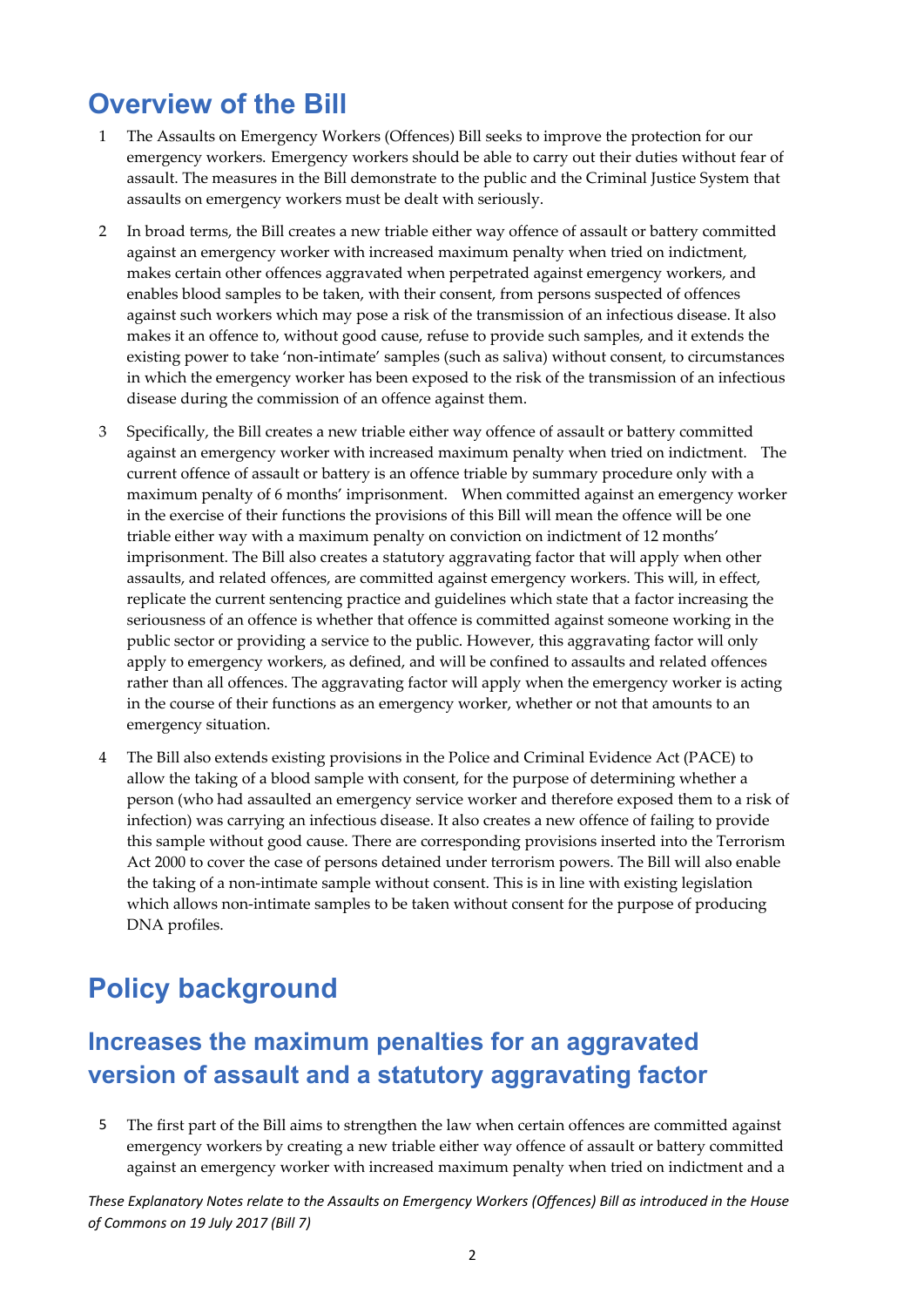statutory aggravating factor for other assaults and related offences. At present, there is no statutory protection for "emergency workers", but there are multiple separate offences and a non‐statutory aggravating factor for offences committed against public sector workers.

- 6 The Bill will create a new triable either way offence of assault or battery committed against an emergency worker with increased maximum penalty when tried on indictment. This provision will provide the courts with increased powers to sentence in a way that reflects the serious of offences and the need to protect emergency workers from assault when carrying out their functions as emergency workers. Our proposal would also require the court to consider other assault and related offences as aggravated and therefore meriting a more severe sentence, within the maximum penalties available. This applies only to assaults and related offences, on these workers. In effect this replicates current sentencing practice and guidelines which state that an offence committed against someone working in the public sector or providing a service to the public should be treated as an aggravated factor in sentencing.
- 7 However, the new assault or battery offence and the aggravating factor introduced in the Bill will only apply to emergency workers, as defined, and the latter will be confined to assaults and related offences rather than all offences. Further, the new provisions for common assault and battery and the aggravating factor will apply when the emergency worker is acting in, or in connection with, the course of their functions as an emergency worker, whether or not that amounts to an emergency situation.

### **Taking of samples**

- 8 At present, in cases of emergency workers being exposed to bodily fluids through spitting or biting, there is no means to compel suspected transferors to provide bodily samples for testing, which could be used to determine whether the suspect carries an infectious disease that may have been transmitted to the emergency worker.
- 9 The Bill extends police powers to take samples of blood in cases of assault against emergency workers where an Inspector has reasonable grounds for believing that the emergency worker has been exposed to a risk of transmission of an infectious disease as a result of that assault. It also makes it an offence to refuse to provide consent for taking of blood samples without good cause. The intended effect of the proposed changes is to reduce the number of occasions on which emergency service workers have to:
	- a. have blood tests themselves to check whether they have contracted infectious diseases as a result of an assault they suffered;
	- b. take prophylactic medicines that are not necessary;
	- c. endure periods of uncertainty about whether they have an infectious disease and could be passing it on to others.
- 10 The Bill extends police powers, in certain circumstances, to take saliva samples without appropriate consent.
- 11 The Bill makes similar provision in respect to persons under suspicion of assaulting an emergency service worker who are detained under section 41 of, or Schedule 7 to, the Terrorism Act 2000 as under sections 62 and 63 of PACE.

## **Legal background**

12 Criminal law statute passed by Parliament sets down the framework of sentencing law, and provide for maximum penalties for the offences set down in the Bill.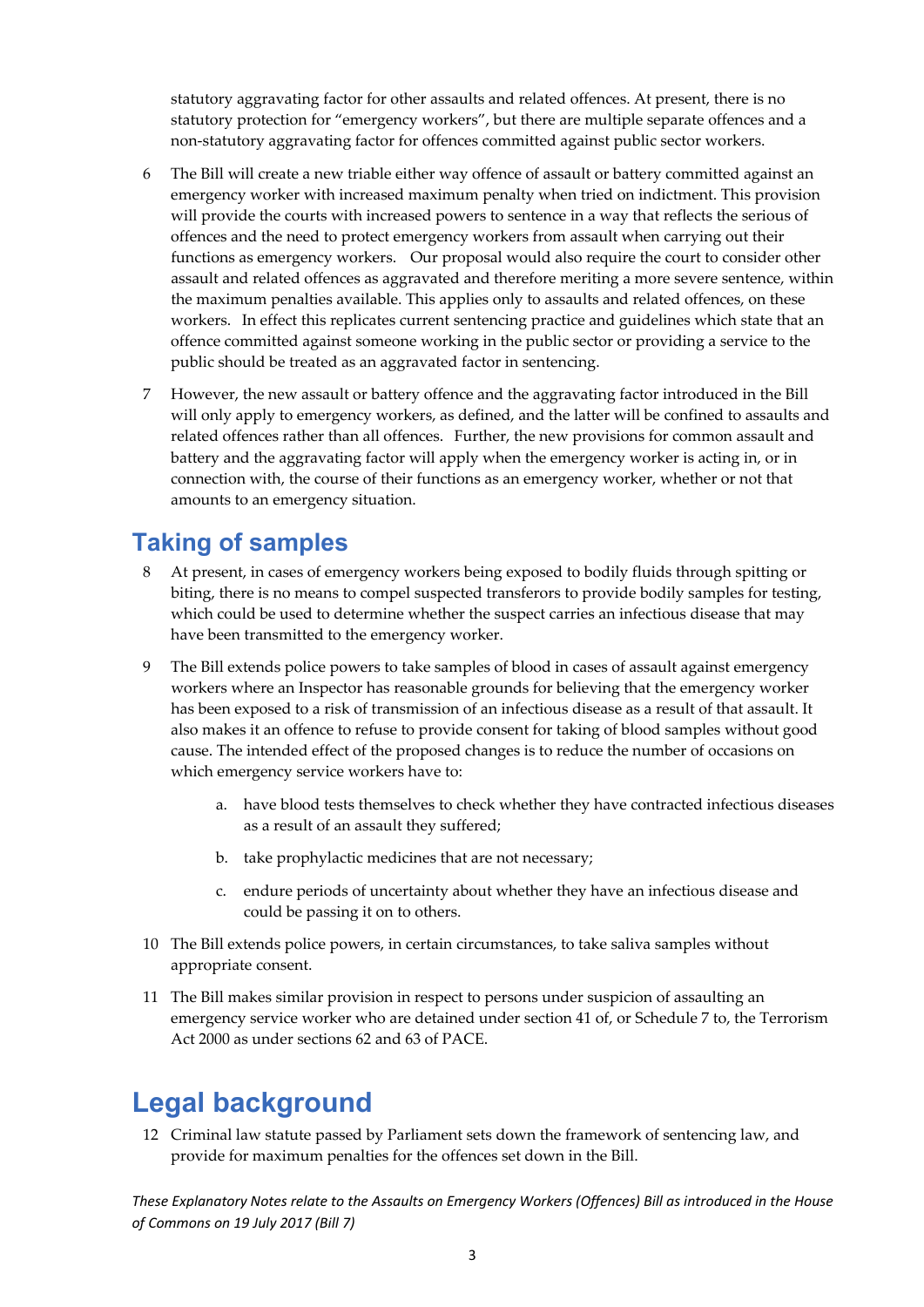- Common Assault, contrary to section 39 Criminal Justice Act 1988, is triable only summary within the magistrates courts. It is punishable by a six month maximum term of imprisonment and or fine.
- Threats to kill, contrary to section 16 Offences against the Person Act 1861, is a triable either way offence, which carries a maximum penalty of ten years imprisonment.
- Wounding/causing grievous bodily harm with intent, contrary to section 18 Offences against the Person Act 1861, is an indictable only offence, which carries a maximum penalty of imprisonment for life.
- Unlawful wounding/inflicting grievous bodily harm, contrary to section 20 of Offence Against the Person Act 1861, is a triable either way offence, which carries a maximum penalty on indictment of five yearsʹ imprisonment and/or an unlimited fine. Summarily, the maximum penalty is six monthsʹ imprisonment and/or a fine not exceeding the statutory maximum.
- Administering poison or noxious thing thereby endangering life or inflicting grievous bodily harm, contrary to section 23 Offences against the Person Act 1861, is triable only on indictment, the maximum penalty is ten years' imprisonment.
- Causing bodily injury by explosives, contrary to section 28 Offences against the Person Act 1861, is triable on indictment only and has a maximum penalty of life imprisonment.
- Sending, throwing or using explosive or corrosive substance or noxious thing with intent to do grievous bodily harm, contrary to section 29 Offences against the Person Act 1861, is triable only on indictment, with a maximum penalty of life imprisonment.
- Assault Occasioning Actual Bodily Harm, contrary to section 47 Offences against the Person Act 1861, is a triable either way offence, with a six month maximum term of imprisonment on summary conviction with five years maximum available on indictment.
- 13 Within these maximum penalties outlined above, magistrates and judges can exercise their discretion as what sentences to make. Section 120 of the Coroners and Justice Act 2009 empowers the Sentencing Council, to issue "definitive guidelines" for sentencing of offences. Section 125 of the Coroners and Justice Act 2009 requires a court to follow sentencing guidelines unless the court is satisfied that to do so would be contrary to the interests of justice, and section 174 of the Criminal Justice Act 2003 requires a court to give reasons for and explain the effect of sentence.
- 14 Current sentencing guidelines applicable to public sector workers and those providing a service to the public are covered by the overarching principles which apply to all offences and specified guideline for assault issued by the Sentencing Council. Both guidelines assist judges in categorising the seriousness of an offence by considering aggravating and mitigating factors for passing sentence on offenders.
- 15 Both the overarching principles which apply to all offences and the current sentencing guideline for assault, sections 18, 20 and 47 of the Offences against the Person Act 1861 provide the fact that an offence was committed against a public sector workers or workers providing a service to public will be an aggravating factor for a sentence. Therefore a sentencing judge or magistrate should consider this fact, and the aggravation should result in a severer sentence unless there are circumstances which would make it contrary to the interests of justice.
- 16 There are no specific relevant guidelines for the sentencing of manslaughter or kidnapping both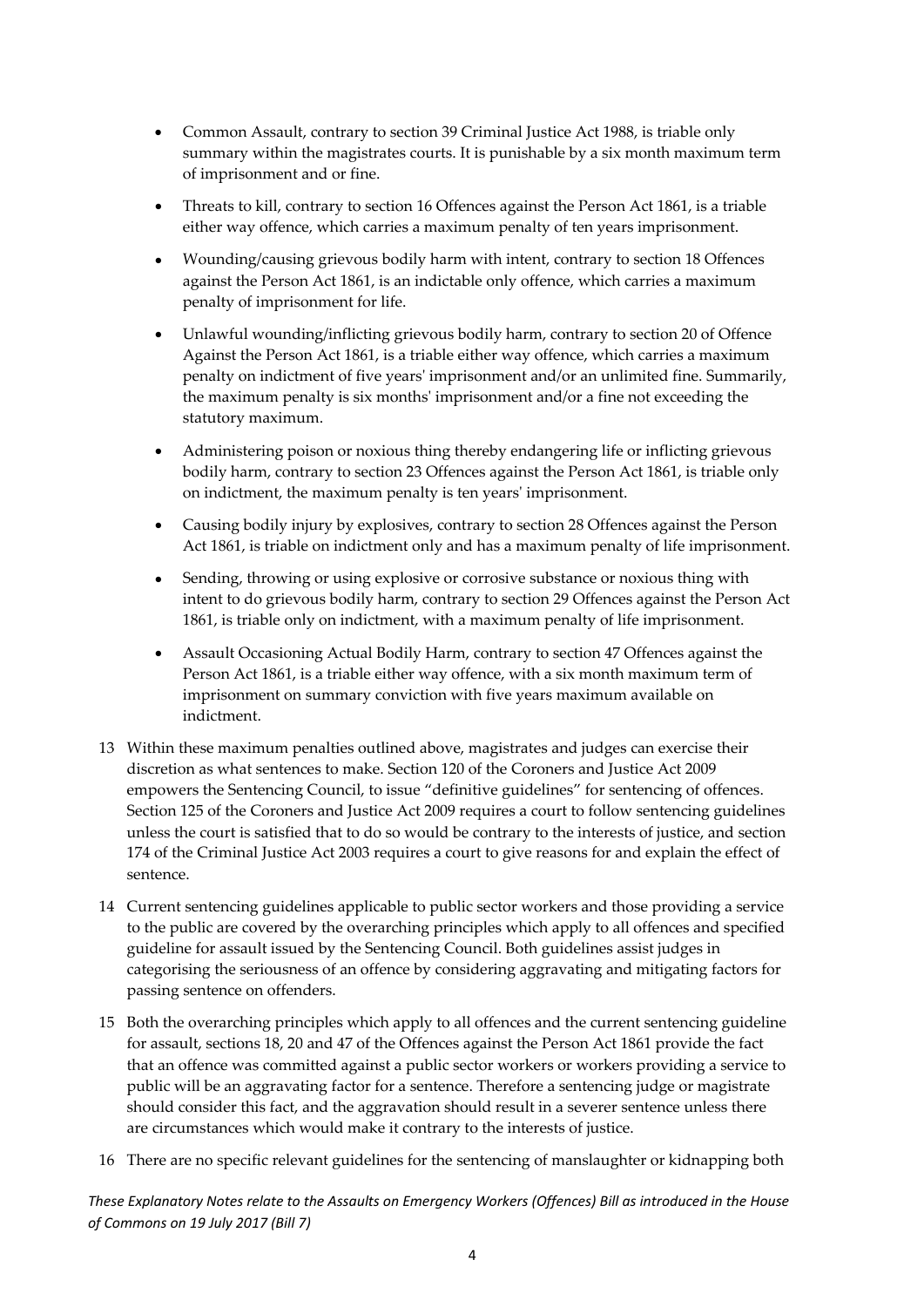of which are only tried on indictment. Both these offences are common law offences, where the term of sentence is at large at the discretion of the court. The court may accordingly pass any sentence up to life imprisonment for these offences.

- 17 The Police and Criminal Evidence Act 1984 (PACE) provides the police with core powers to prevent, detect and investigate crime. In particular, it makes provision about: powers of stop and search (Part 1); entry, search and seizure (Part 2); arrest and bail (Part 3); detention (Part 4); interviewing, taking and retention of fingerprints and intimate and non-intimate samples (for example, for the purposes of DNA profiling) (Part 5); and the issuing of Codes of Practice (Part 6). The Codes of Practice made under PACE govern the use of those powers. There are eight such Codes as follows:
	- Code A ‐ Exercise by police officers of statutory powers to search a person or a vehicle without first making an arrest and the need for a police officer to make a record of a stop or encounter;
	- Code B Police powers to search premises and to seize and retain property found on premises and persons;
	- Code C Requirements for the detention, treatment and questioning of suspects not related to terrorism in police custody by police officers;
	- Code D Main methods used by the police to identify people in connection with the investigation of offences and the keeping of accurate and reliable criminal records;
	- Code E Audio recording of interviews with suspects in the police station;
	- Code F Visual recording with sound of interviews with suspects;
	- Code G Powers of arrest under section 24 of PACE (which provides the statutory power for a constable to arrest without warrant for all offences);
	- Code H requirements for the detention, treatment and questioning of suspects related to terrorism in police custody by police officers.
- 18 Section 18 of PACE provides a general power to gather evidence from any premises occupied or controlled by a person who is under arrest for an indictable offence, e.g. blood and saliva found at crime scenes (as opposed to taken from suspects).
- 19 Section 62 of PACE provides for taking an intimate sample (namely, a sample of blood, semen or any other tissue fluid, urine or pubic hair, a dental impression or a swab taken from any part of a person's genitals (including pubic hair) or from a person's body orifice other than the mouth) from a person in police detention if 'appropriate consent' is obtained. Section 65(1)(a) PACE defines 'appropriate consent' in this context to mean, in the case of a person over 17, the consent of that person.
- 20 Sections 63 of PACE provides for the taking of a non‐intimate sample from a person in police detention for various specified purposes. Section 65(1) of PACE defines a non-intimate sample as: a sample of hair other than pubic hair, a sample taken from a nail or under the nail, a swab taken from any part of the body except from genitals or a body orifice (excluding the mouth), saliva or a skin impression.
- 21 Subsection (5) of 63R provides that 'samples other than DNA samples' must be destroyed within six months of taking, subject to a power in section 63R(6) to apply to the court for retention for a longer period. This is subject to section 63U which provides that section 63R does not apply to material which is, or may become, disclosable under the Criminal Procedure and Investigations Act 1996.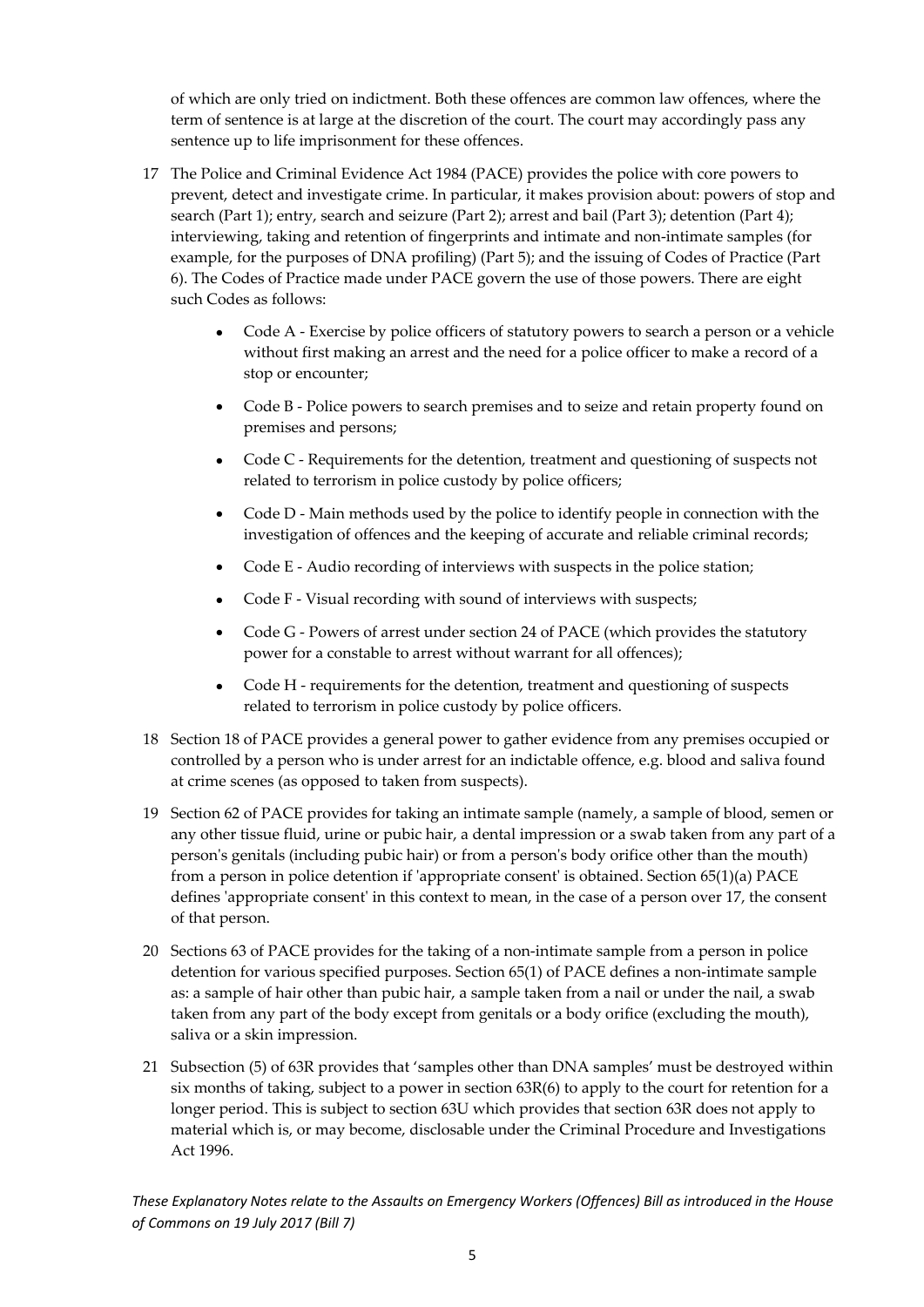- 22 The Terrorism Act 2000 (TACT) makes provisions about terrorism and sets out the definition of terrorism for the purpose of the Act (Part 1). In particular, it makes provisions related to proscribed organizations (Part 2); terrorist property (Part 3); terrorist investigations (Part 4), and counter‐terrorist powers (Part 5).
- 16 Schedule 8 of the Terrorism Act 2000 (detention powers) provides for the treatment of suspects who are detained and for judicial extension of the initial period of detention.

## **Territorial extent and application**

- 23 Clause 8 sets out the territorial extent of the Bill, that is, the jurisdictions which the provisions of the Bill form part of the law of. The extent of the Bill can be different from its application. Application is about where a provision of a Bill produces a practical effect.
- 24 All the provisions of the Bill apply to England and Wales. In addition, the following provisions extend to Scotland and Northern Ireland (but do not apply there):
	- Clause 5 extends to England and Wales, Scotland and Northern Ireland;
	- Clause 8 also extends to England and Wales, Scotland and Northern Ireland (as a result of the fact that Clause 5 so extends).

See the table in Annex A for a summary of the position regarding territorial extent and application in the United Kingdom. The table also summarises the position regarding legislative consent motions and matters relevant to Standing Orders Nos. 83J to 83X of the Standing Orders of the House of Commons relating to Public Business.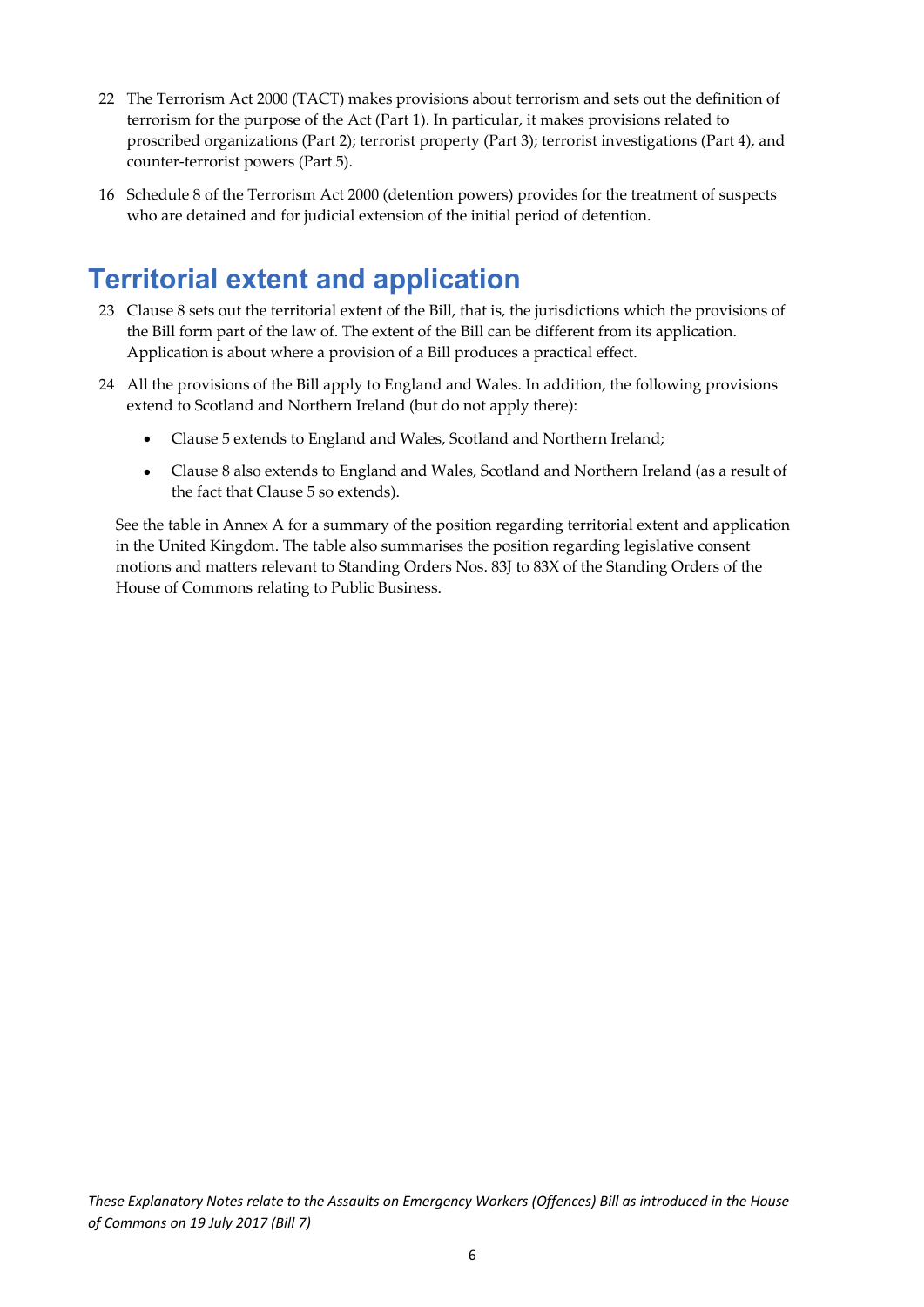# **Commentary on provisions of Bill/Act**

### **Part 1: Aggravation**

#### Clause 1: Common assault and battery

- 25 Clause 1 of the Bill creates a new triable either way offence of assault or battery committed against an emergency worker with increased maximum penalty when tried on indictment.
- 26 Subsection (2)(a) provides that the maximum penalty for an assault or battery committed against an emergency worker on summary conviction is 12 months' imprisonment, or a fine, or both. Subsection (4) makes clear that the 12 months' imprisonment should be read as 6 months until such time as section 154(1) of the Criminal Justice Act 2003 comes into force.
- 27 Subsection (2)(b) provides that the maximum penalty for an assault or battery against an emergency worker on conviction on indictment is 12 months' imprisonment, or a fine or both.
- 28 Subsection (3) sets out the circumstances in which an assault or battery under subsection (1) is to be taken as committed against an emergency worker. It makes clear that subsection (1) can apply to a person not at work, but carrying out a function that, if carried out during work time, would have been within the functions of an emergency worker.
- 29 Subsection (5) makes amendments to section 39 of the Criminal Justice Act 1988. Section 39 of the 1988 Act provides for common assault and battery to be summary offences punishable with imprisonment for a term not exceeding 6 months. Subsection (5) has the effect of retaining the existing text of section 39 as section 39 subsection (1) and adds to the section a subsection (2) which makes clear that the designation of assault and battery as summary offences punishable with a maximum penalty of 6 months' imprisonment is subject to the provision in clause 1 of this Bill where higher maximum penalties will apply for the offence of assault or battery committed against an emergency worker.
- 30 Subsection (6) provides that this section of the Bill will only apply to offences committed on or after the section comes into force.

#### Clause 2: Aggravating factor

- 31 Section 143 of the Criminal Justice Act 2003 imposes a duty on the court to consider an offender's culpability in committing an offence and any harm which that offence caused, was intended to cause or might foreseeably have caused when considering the seriousness of any offence.
- 32 Clause 2 of the Bill creates a statutory aggravating factor on sentencing for a list of specific offences committed against an emergency worker in the exercise of their functions as an emergency worker. The status of the emergency worker must be considered by the court as a factor that increases the seriousness of a specified offence and thus the severity of the resulting sentence.
- 33 Subsections (1)(a) and (b) make it clear that the statutory aggravating factor applies where the court is considering any offence listed within subsection (3) of the Bill and committed against an "emergency worker" acting in the exercise of his or her functions as an emergency worker.
- 34 Subsection (2)(a) makes it clear that the court must treat the circumstances set out in subsection  $(1)$  (b) – a specific offence committed against an emergency worker in or in connection with the exercise of their functions ‐ as an aggravating factor.
- 35 Subsection (2)(b) places a duty on the court to state in open court that the offence has been found to be aggravated for this reason.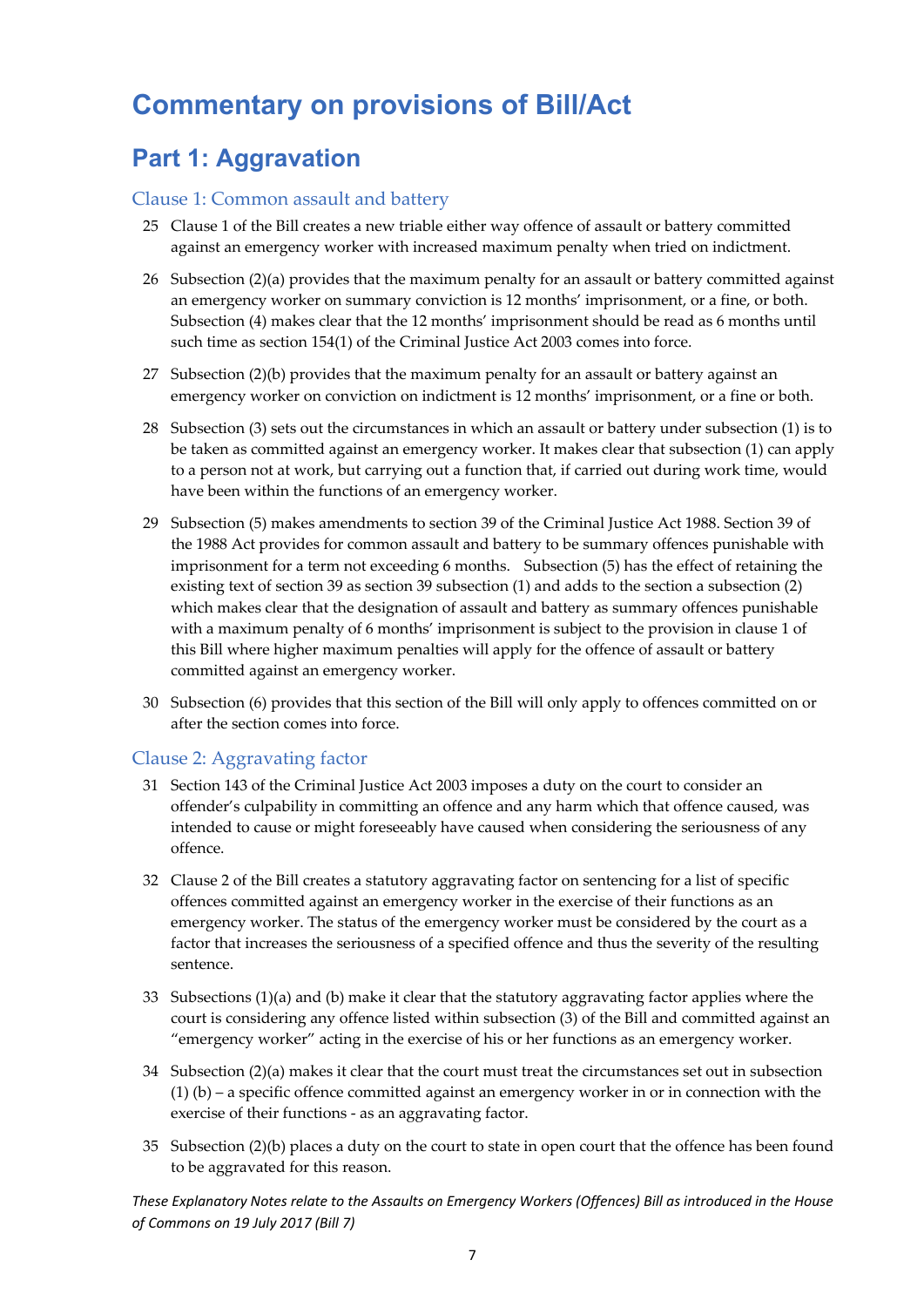- 36 Subsection (3) specifies the offences that the aggravating factor will apply to. These are:
	- Offences Against the Person Act 1861:
		- section 16 (threats to kill),
		- section 18 (wounding with intent to cause grievous bodily harm),
		- section 20 (malicious wounding),
		- section 23(administering poison etc),
		- section 28 (causing bodily injury by gunpowder etc),
		- section 29 (using explosive substances etc with intent to cause grievous bodily harm) and
		- section 47 (assault occasioning actual bodily harm)
	- Subsection (3) also specifies the common-law offences of:
		- manslaughter,
		- kidnapping
		- ancillary offences in relation to any of the offences listed in subsection(3) included.
- 37 Subsection (4) sets out the circumstances in which subsection (1) (b) is to be taken as committed against an emergency worker. It makes clear that subsection (1) (b) can apply to person not at work, but carrying out a function that, if carried out during work time, would have been within the functions of an emergency worker.
- 38 Subsection (5) provides definitions for "ancillary offence" and emergency worker for the purposes of clause 2. It makes clear that an ancillary offence refers to the aiding, abetting, counselling or procuring the commission of any of the offences listed in subsection (3) as well as attempts to commit them or conspiracy to commit them.
- 39 Subsection (6) makes clear that nothing in clause 2 of the Bill stops a court from considering as an aggravating factor any offence, that is other than those listed in subsection (3), committed against an emergency worker.
- 40 Subsection (7) provides that the duty on the court created by clause 2 will only apply to offences that are committed on or after the day in which the Bill comes into force.

#### Clause 3: Meaning of "emergency worker"

- 41 Clause 3 provides the definition of "emergency worker" for the purposes of clauses 1 and 2 of the Bill.
- 42 Subsections (1)(a) to (h)sets out those positions and occupations which are defined as emergency workers for the purposes of clause 1 of the Bill. The occupations and positions covered by subsection (1) include police, National Crime Agency officers, prison and custody officers, fire, rescue and search personnel, those providing emergency healthcare services, urgent treatment centre services and those transporting organs and blood.
- 43 Subsection (2) makes it clear that it does not matter whether those emergency workers in the list at subsection (1) are paid or unpaid.
- 44 Subsection (3) provides a definition of "custodial institution" (as referred to in subsection (1)(e)).
- 45 Subsection (4) provides that emergency healthcare workers and urgent treatment centre workers under subsection (1) (h) includes those who support the provision of those services and whose general activities, in support, involve interacting with individuals receiving the services or other members of the public services.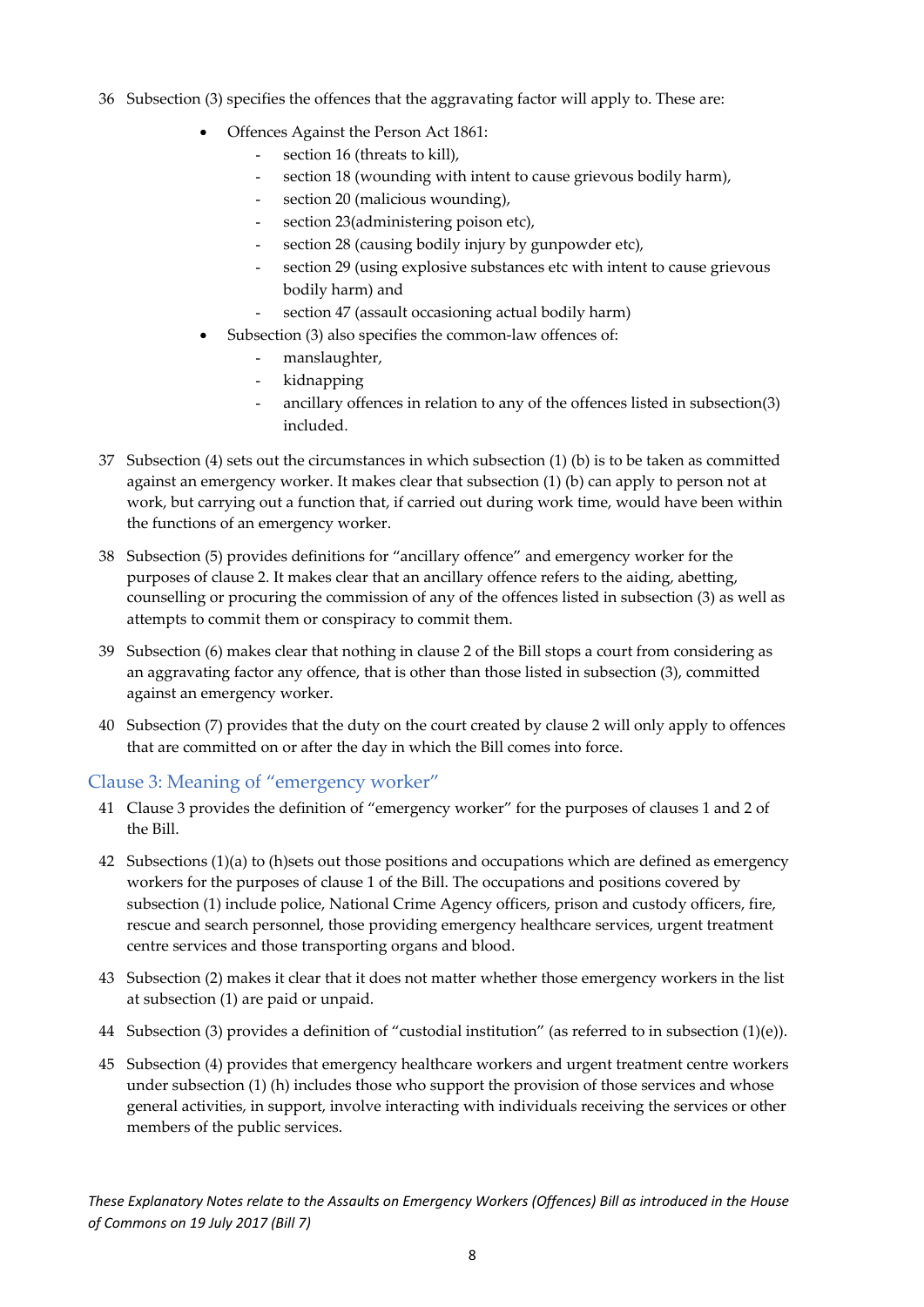### **Taking of samples**

#### Clause 4: Taking of samples under the Police and Criminal Evidence Act 1984

- 46 Clause 4 inserts new section 62A into PACE (intimate samples: assaults on emergency workers) so that intimate samples may be taken from a person (whether or not in police detention) where:
	- a. there are reasonable grounds for suspecting that the person has, or may have, assaulted an emergency worker acting in the exercise of their functions as such a worker;
	- b. a police officer of at least the rank of inspector authorises the sample to be taken;
	- c. the sample taken is a sample of blood; and
	- d. the appropriate consent is given.
- 47 An Inspector may only give such authorisation under new section 62A(1) if the officer has reasonable grounds for believing that:
	- a. the person from whom the sample is to be taken is aged 14 years or over;
	- b. the emergency worker has been exposed to a risk of transmission of an infectious disease from the person who assaulted them, as a result of that assault; and
	- c. the taking of the sample is necessary for the purposes of establishing whether that person has any infectious disease.
- 48 Subsection (8) of the inserted section 62A makes it an offence to, without good cause, refuse consent to the taking of a sample of blood. A person guilty of an offence under this section would be liable to pay a fine.
- 49 Clause 4, subsection (3) amends section 63 of PACE to enable 'non-intimate samples' (e.g. saliva) to be taken from a person without the appropriate consent for the purpose of producing DNA profiles where:

a. there are reasonable grounds for suspecting that the person has, or may have, assaulted an emergency service worker acting in, or in connection with, the exercise of their functions as such as worker; and

b. a police officer of at least the rank of inspector authorises it to be taken without appropriate consent.

50 An Inspector may only give such authorisation under new section 63(3I) if the officer has reasonable grounds for believing that:

a. the emergency worker has been exposed to a risk of transmission of an infectious disease from the person who assaulted them, as a result of that assault; and

b. the taking of the sample is necessary for the purposes of establishing whether that person has any infectious disease.

51 This is in line with existing legislation which allows non‐intimate samples to be taken without consent.

#### Clause 5: Taking of samples under the Terrorism Act 2000

- 52 The Bill makes similar provision in respect of persons detained under section 41 of or Schedule 7 to the Terrorism Act 2000 ("TACT"). Clause 5 amends Part 1 of Schedule 8 (treatment of detained persons) so that an officer can give an authorisation for:
	- a. the taking of a non‐intimate sample; and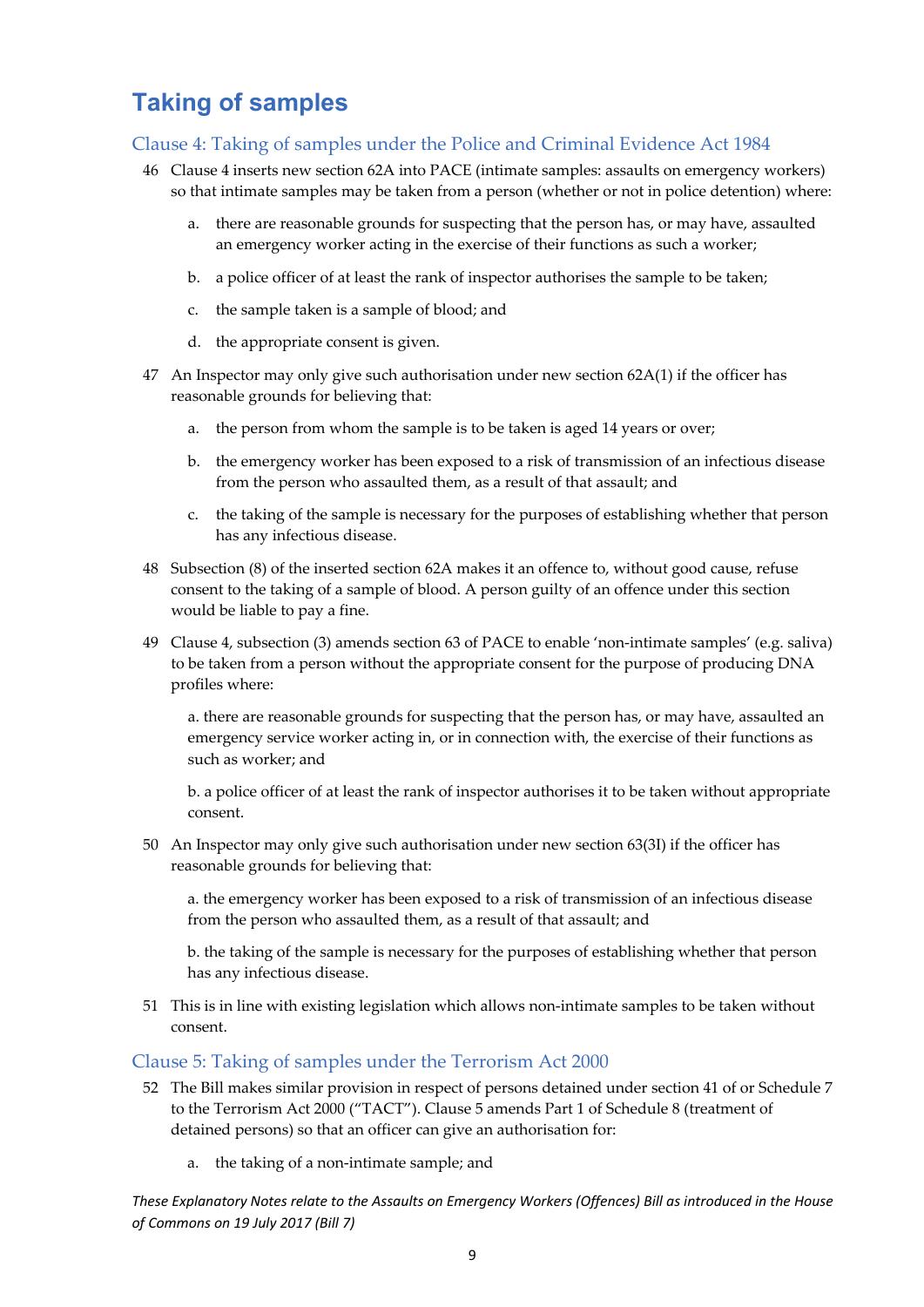- b. the taking of an intimate sample, so far as that sample is blood;
- c. where there are reasonable grounds to believe that the person has, or may have, assaulted an emergency worker and the emergency worker has, as a result, been exposed to a risk of disease.
- 53 However, the officer may only authorise such samples to be taken if there are reasonable grounds for believing that:

a. the emergency worker has been exposed to a risk of transmission of an infectious disease from the person who assaulted them, as a result of that assault;

b. the taking of the sample is necessary for the purposes of establishing whether that person has any infectious disease; and

c. in the case of the taking of a sample of blood, the person from whom the sample is to be taken is aged 14 years or over;

- 54 The material would be taken for the purposes of establishing whether the person from whom the sample was taken has any infectious disease. Taking blood samples would require a parent's or guardian's consent to be given if the person is aged 14 years of over, but under the age of 18.
- 55 Clause 5, subsection (3) requires that, before consent is requested to the taking of a sample of blood, the individual (and if applicable, the parents or guardians) must be informed that refusal to give that consent without good cause may mean they are liable to prosecution for an offence.
- 56 Clause 5, subsection (4) (amendment to paragraph 13) makes it an offence to, without a reasonable excuse, refuse consent for the taking of an intimate sample. A person guilty of an offence under this section would be liable to pay a fine.

#### Clause 6: Taking of samples: related amendments

- 57 Clause 6 makes consequential amendments to sections 62, 63 and 63T of PACE. The amendment to section 63 T (use of retained material) is to establish that samples are taken for the purposes of establishing whether the person from whom the sample was taken has any infectious disease.
- 58 It also makes provision that information derived from samples taken under these circumstances may be disclosed:
	- a. to the emergency worker, or
	- b. to any other person for the purposes of protecting the vital interests of the emergency worker.
- 59 It provides further that nothing in this (a) and (b) above authorises the making of a disclosure which contravenes the Data Protection Act 1998.
- 60 Clause 6(8) makes amendments to the Human Tissue Act 2004 to exempt blood and non‐ intimate samples from the controls in that Act, just as the intimate and non‐intimate samples taken for purposes related to the prevention or detection of crime or the carrying out of a prosecution are exempted.

### **General**

#### Clause 7: Financial provision

61 Clause 7 authorises out of money provided by Parliament any expenditure incurred by the Secretary of State under the Act and any increases in expenditure attributable to the Act in sums payable under any other Act.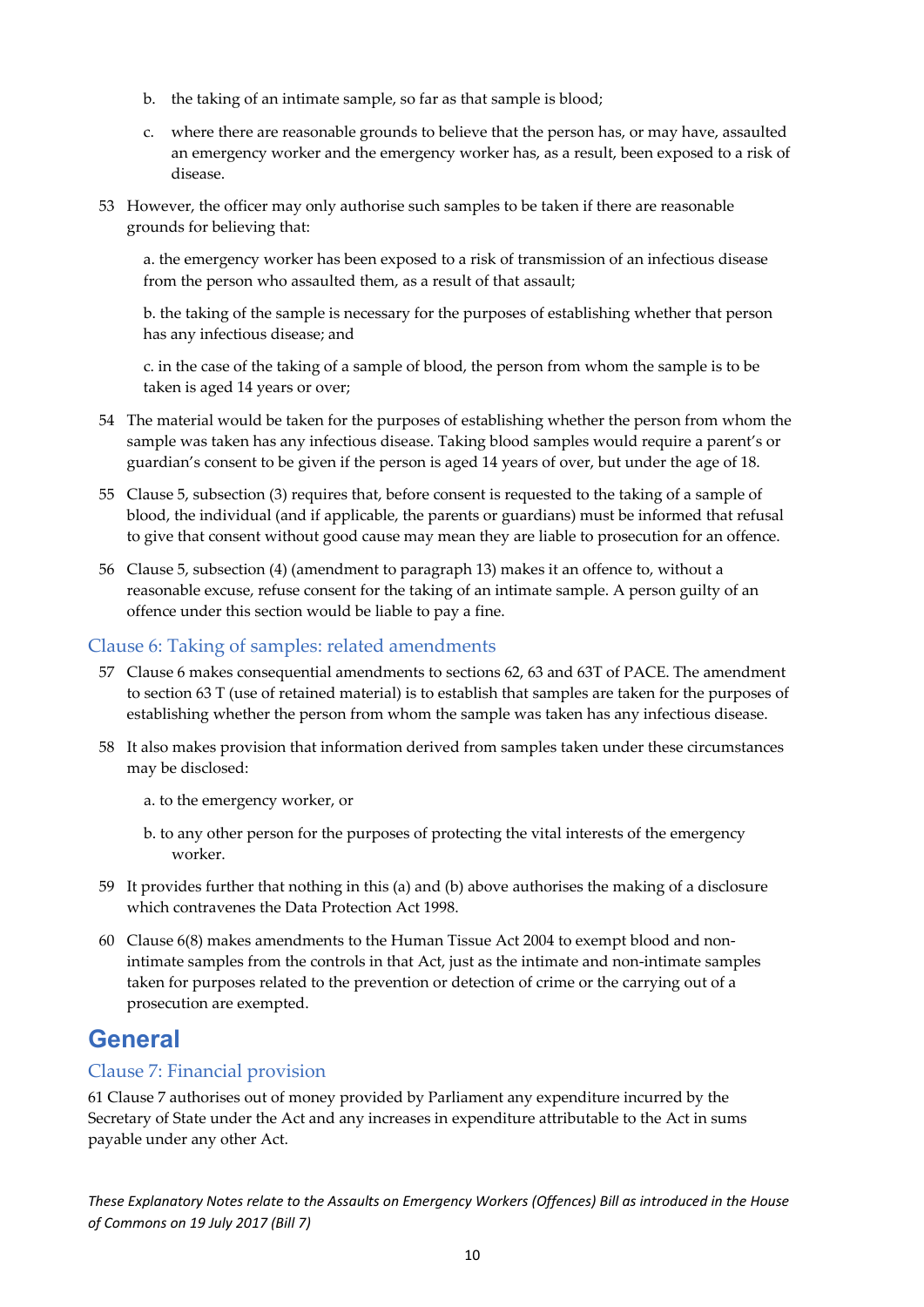#### Clause 8: Extent, commencement and short title

62 Clause 8, subsection (1) provides the Act applies to England and Wales only except for clause 8 and clause 5 which extend to England and Wales, Scotland and Northern Ireland.

63 Clause 8, subsection (2), provides that the Act comes into force two months after the day on which the Act is passed.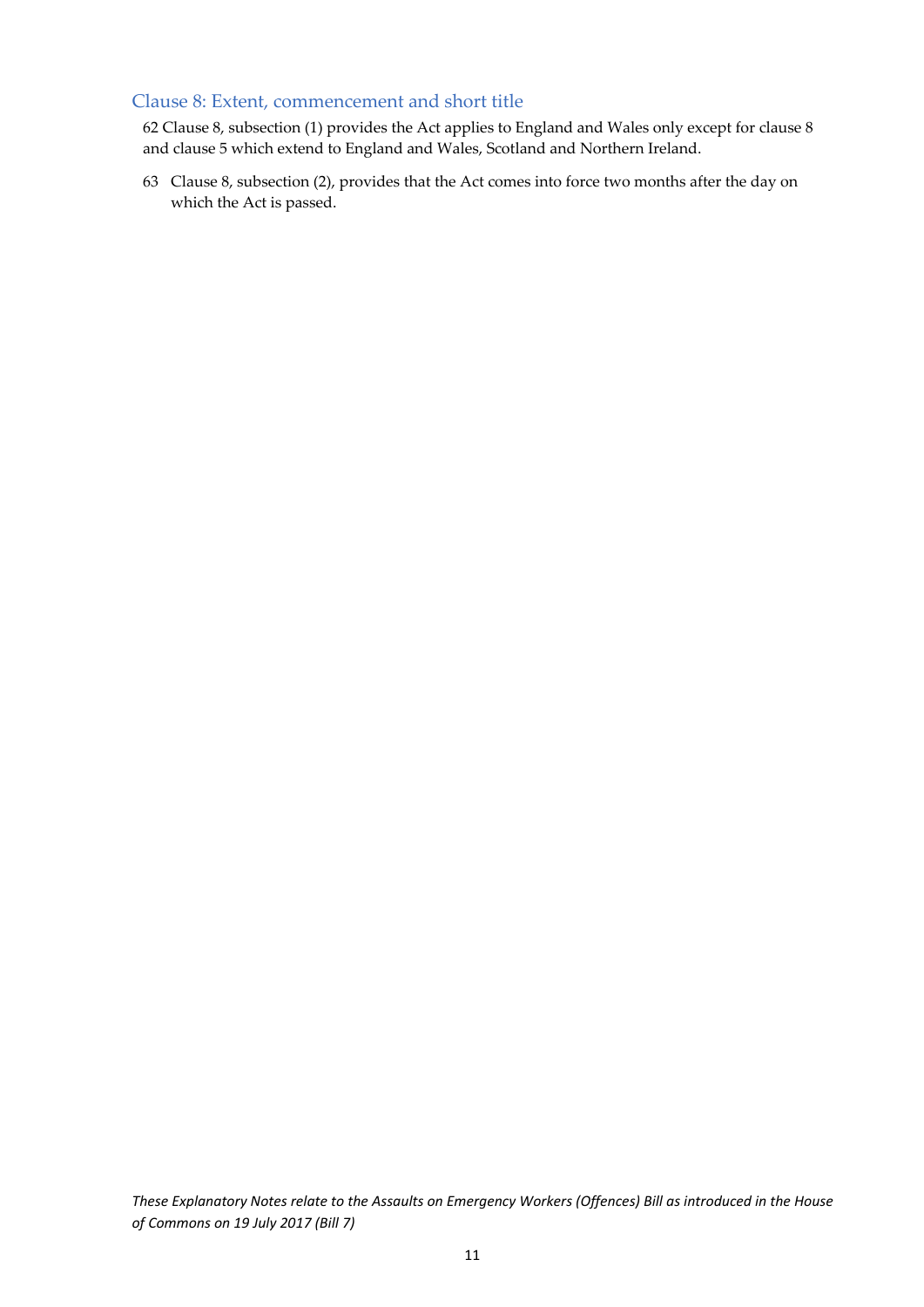### **Commencement**

64 Clause 8 provides for the provisions of the Act to come into force 2 months after the day on which the Act is passed.

## **Financial implications of the Bill**

- 65 In relation to Part 1 of the Bill, the Ministry of Justice is conducting analysis to estimate the impact of the maximum penalties for a new assault or battery on emergency workers offence and the statutory aggravating factor. This analysis will consider costs to the criminal justice system and the impact on the prison population.
- 66 In relation to Clauses 4 to 6, the Home Office is urgently conducting analysis to estimate the impact of testing offenders who spit at or bite emergency workers. This analysis is considering costs including police resources and time, ensuring legislative familiarisation and preventative treatments.

# **Parliamentary approval for financial costs or for charges imposed**

67 If any additional expenditure arising from the Bill is subject to a Money Resolution, the House of Commons will be asked to agree that any expenditure arising out of the Bill that is incurred by the Government will be taken out of the money provided by Parliament.

# **Compatibility with the European Convention on Human Rights**

- 68 The creation of a triable either way offence of assault or battery committed against an emergency worker with increased maximum penalty when tried on indictment is a proportionate response to a matter of public concern. Article 7(1) of the ECHR prohibits the application of retrospective increases to penalties for criminal offences and clause 1(6) makes clear that the increased maximum penalty in clause 1 of the Bill only applies in relation to offences committed on or after the day the provisions come into force.
- 69 The statutory aggravating factor for certain offences committed against emergency workers is to a limited extent a reflection of current sentencing practice for assault and other violent offences against the person.
- 70 Article 7(1) of the ECHR prohibits the application of retrospective increases to penalties for criminal offences. Clause 2 does not provide for higher maximum sentences against offenders, but will aggravate the seriousness of a specified offence within the current statutory maximum penalty available for that particular offence so that those penalties remain unchanged for the purpose of this Bill. Clause 2(7) of the Bill explicitly states that the provisions will only have effect in relation to offences committed on or after the day the provisions come into force. These provisions are therefore compliant with Article 7 of the ECHR.
- 71 The power to take a blood sample (with consent) and a non‐ intimate sample (without consent) for the purposes of checking for infectious diseases, and the storing of any subsequent data about what diseases were found will be an interference with the article 8 rights (of the European Convention on Human Rights) of the offender. This interference will be justified as a necessary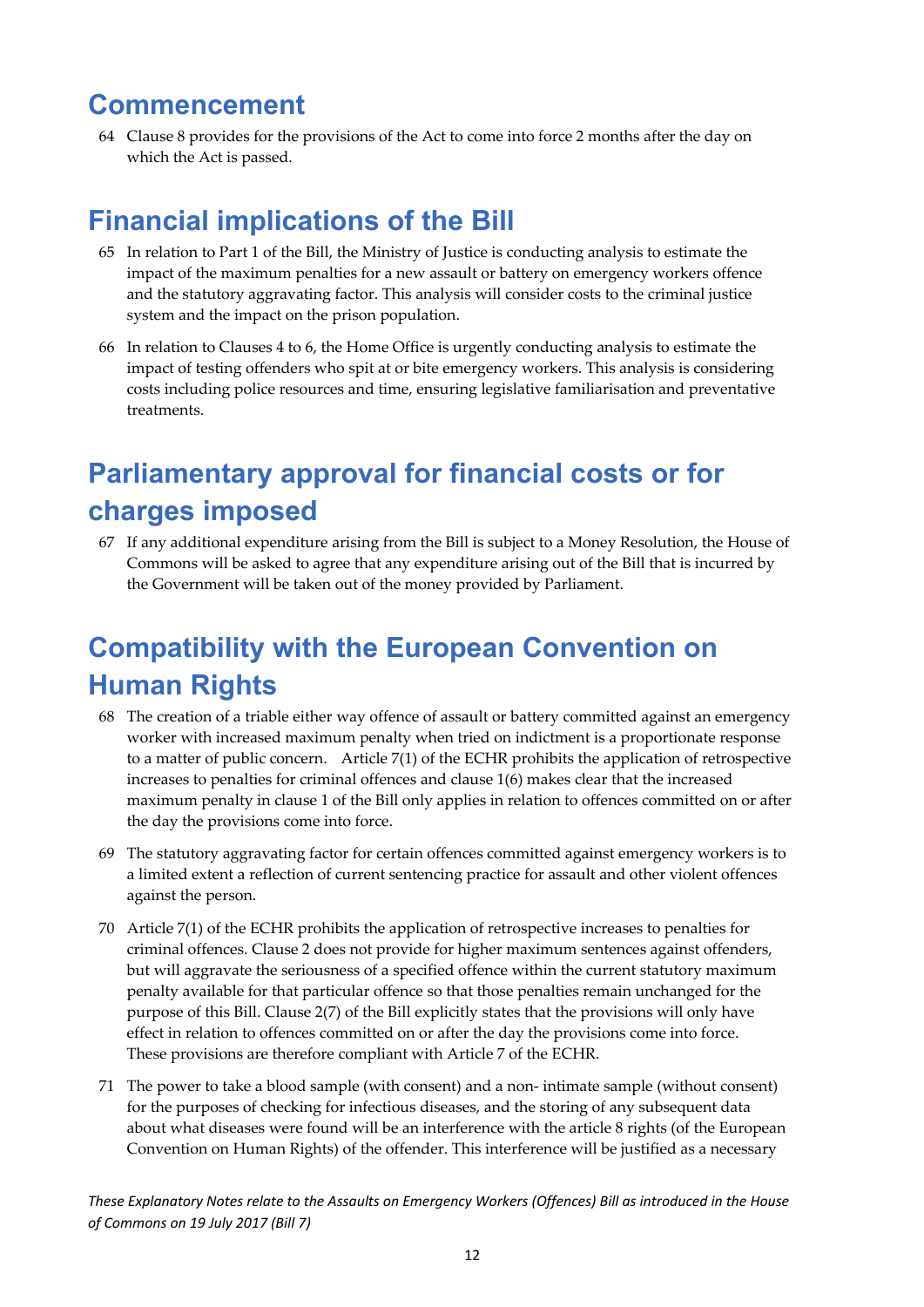means of achieving a legitimate aim because it will be necessary for the purposes of the protection of health and morals, and for the prevention and detection of crime.

- 72 It will be necessary for the protection of health and morals because it will mean that emergency workers who are assaulted in such a way that could lead to the transmission of an infectious disease will be able to find out, with a high degree of certainty, if they are at risk of contracting such a disease because a blood test could be carried out on the offender to determine what serious infectious diseases were present in their blood. Results can be forthcoming within 24 hours in a best case scenario, depending on the type of test used, and the availability of laboratory time. If serious infectious diseases are present, emergency workers will know what diseases they may have been exposed to, and so will be able to take appropriate medication to deal with it, and will not have to take unnecessary medication on a prophylactic basis. Some of these medicines have common serious side effects such as nausea, vomiting, diarrhea, headaches, dizziness, etc. They will also be able to take appropriate steps to avoid infecting their friends and family, and so their friends' and families' health will be better protected. Without a power to take blood samples from relevant offenders, emergency workers face having to wait for between 3 weeks and 6 months to find out whether they have been infected as a result of the assault by the offender (depending on the type of test used).
- 73 The powers to take blood samples will be necessary for the prevention and detection of crime because it will reduce the likelihood of offenders spitting at emergency workers with the intention of causing them worry and distress since there will be a power to take blood samples from them to test for the presence of infectious diseases, and so their capacity to cause the emergency worker distress and worry will be much reduced.
- 74 The power to take non-intimate samples without consent (which is in line with current equivalent legislation) will allow for saliva testing for certain diseases, if necessary, and may provide for easier and less invasive testing for more diseases as the reliability of saliva testing methods increases in the future, although at present blood tests provide significantly greater certainty.
- 75 There are various safeguards built into the provisions, such as that there must be reasonable grounds for suspecting there has been an assault on an emergency worker, reasonable grounds for believing the emergency worker has been exposed to a risk of transmission of an infectious disease, the offender must be aged 14 or over, the taking of the sample is necessary for determining whether the offender has an infectious disease, and consent is required in relation to blood samples.
- 76 There is also a precedent power to take blood samples with consent. This precedent is in section 7 of the Road Traffic Act 1988 which allows a constable to require a person to provide a specimen of blood subject to various conditions such as only requiring blood if breath or urine are not appropriate. Section 7(5A) enables the arrest of anyone refusing a sample and section 7(6) states that failure to provide one is an offence punishable by a fine and imprisonable (up to 6 months in certain circumstances; 3 months in others). It also carries a mandatory disqualification from driving. The taking of a blood sample will be necessary as part of the evidence for proving a driving offence (and if no sample is taken soon after the offence, that particular type of evidence will disappear), and so the lack of consent would be punishable by a fine or prison or disqualification from driving, which is justifiable given the need to minimise the risks to others that drink‐drivers create. Similarly, the taking of a blood sample with consent from those who assault emergency workers is necessary to minimise the risks posed to those emergency workers from the potential transmission of infectious diseases, whether from the diseases themselves, or from the potential harmful side effects of prophylactic medication.

These Explanatory Notes relate to the Assaults on Emergency Workers (Offences) Bill as introduced in the House *of Commons on 19 July 2017 (Bill 7)*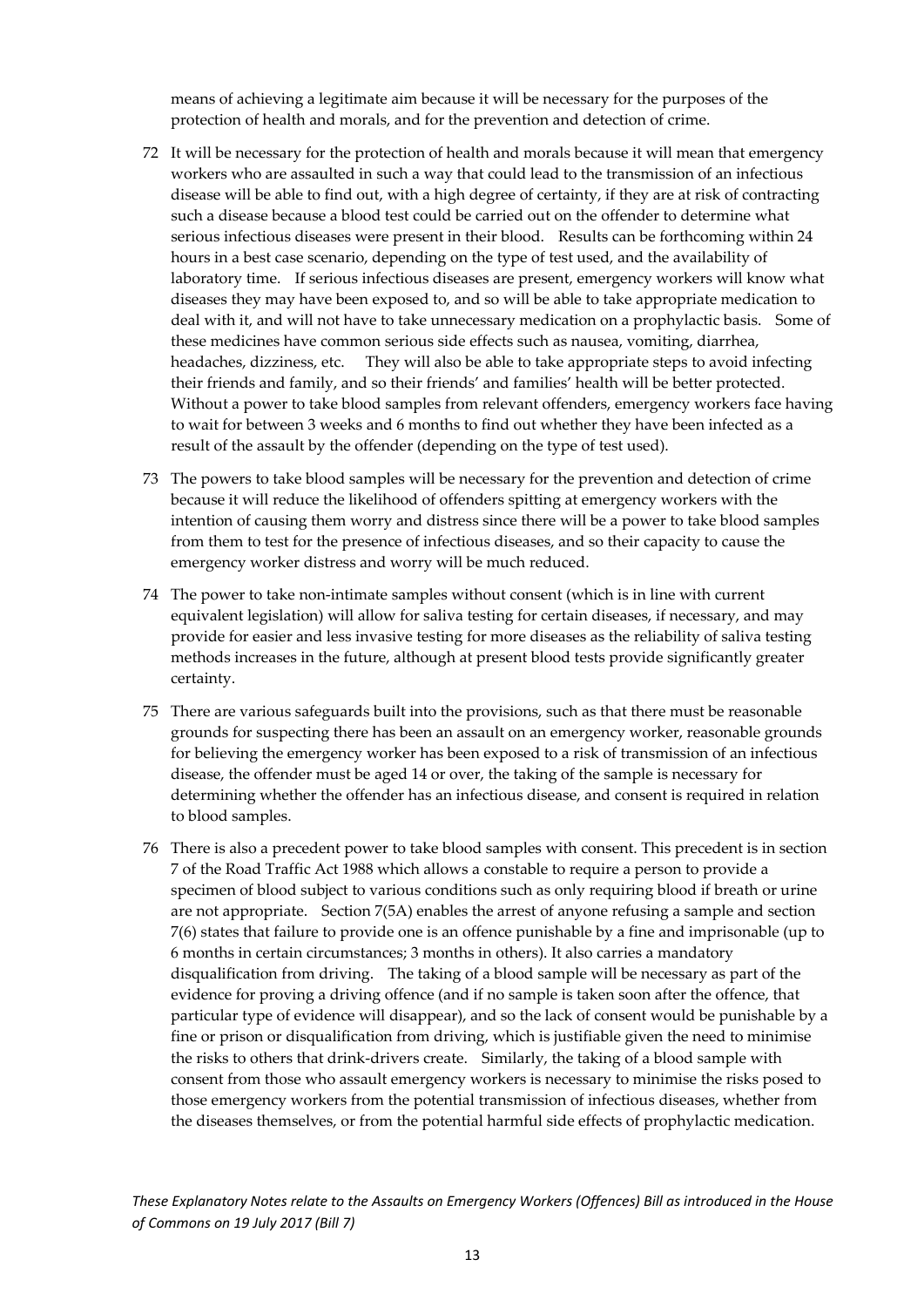# **Annex A - Territorial extent and application in the United Kingdom**

The provisions of the Bill extend to England and Wales.<sup>1</sup>

| <b>Provision</b> | <b>Extends</b><br>to E & W<br>and<br>applies to<br>England? | <b>Extends</b><br>to E & W<br>and<br>applies to<br>Wales? | <b>Extends</b><br>and<br>applies to<br>Scotland? | <b>Extends</b><br>and applies<br>to Northern<br>Ireland? | Would<br>corresponding<br>provision be<br>within the<br>competence of<br>the National<br>Assembly for<br>Wales? | Would<br>corresponding<br>provision be<br>within the<br>competence of<br>the Scottish<br>Parliament? | Would<br>corresponding<br>provision be<br>within the<br>competence of<br>the Northern<br>Ireland<br>Assembly? | Legislative<br><b>Consent</b><br><b>Motion</b><br>needed? |
|------------------|-------------------------------------------------------------|-----------------------------------------------------------|--------------------------------------------------|----------------------------------------------------------|-----------------------------------------------------------------------------------------------------------------|------------------------------------------------------------------------------------------------------|---------------------------------------------------------------------------------------------------------------|-----------------------------------------------------------|
| Aggravation of   |                                                             |                                                           |                                                  |                                                          |                                                                                                                 |                                                                                                      |                                                                                                               |                                                           |
| offences         |                                                             |                                                           |                                                  |                                                          |                                                                                                                 |                                                                                                      |                                                                                                               |                                                           |
| Clause 1         | Yes                                                         | Yes                                                       | <b>No</b>                                        | <b>No</b>                                                | N/A                                                                                                             | Yes                                                                                                  | Yes                                                                                                           | <b>No</b>                                                 |
| Clause 2         | Yes                                                         | Yes                                                       | <b>No</b>                                        | No                                                       | N/A                                                                                                             | Yes                                                                                                  | Yes                                                                                                           | <b>No</b>                                                 |
| Clause 3         | Yes                                                         | Yes                                                       | <b>No</b>                                        | No                                                       | N/A                                                                                                             | Yes                                                                                                  | Yes                                                                                                           | <b>No</b>                                                 |
|                  |                                                             |                                                           |                                                  |                                                          |                                                                                                                 |                                                                                                      |                                                                                                               |                                                           |
| Taking of        |                                                             |                                                           |                                                  |                                                          |                                                                                                                 |                                                                                                      |                                                                                                               |                                                           |
| Samples          |                                                             |                                                           |                                                  |                                                          |                                                                                                                 |                                                                                                      |                                                                                                               |                                                           |
| Clause 4         | Yes                                                         | Yes                                                       | No                                               | No                                                       | N/A                                                                                                             | Yes                                                                                                  | Yes                                                                                                           | LCM(W)                                                    |
| Clause 5         | Yes                                                         | Yes                                                       | Extends                                          | Extends                                                  | N/A                                                                                                             | Yes                                                                                                  | Yes                                                                                                           | LCM(W)                                                    |
|                  |                                                             |                                                           | only                                             | only                                                     |                                                                                                                 |                                                                                                      |                                                                                                               |                                                           |
| Clause 6         | Yes                                                         | Yes                                                       | <b>No</b>                                        | <b>No</b>                                                | N/A                                                                                                             | Yes                                                                                                  | Yes                                                                                                           | LCM (W)                                                   |

### **Subject matter and legislative competence of devolved legislatures**

The provisions in the Bill deal with the health and protection of emergency workers.

 $1$  References in this Annex to a provision being within the legislative competence of the Scottish Parliament, the National Assembly for Wales or the Northern Ireland Assembly are to the provision being within the legislative competence of the relevant devolved legislature for the purposes of Standing Order No. 83J of the Standing Orders of the House of Commons relating to Public Business.

These Explanatory Notes relate to the Assaults on Emergency Workers (Offences) Bill as introduced in the House *of Commons on 19 July 2017 (Bill 7)*